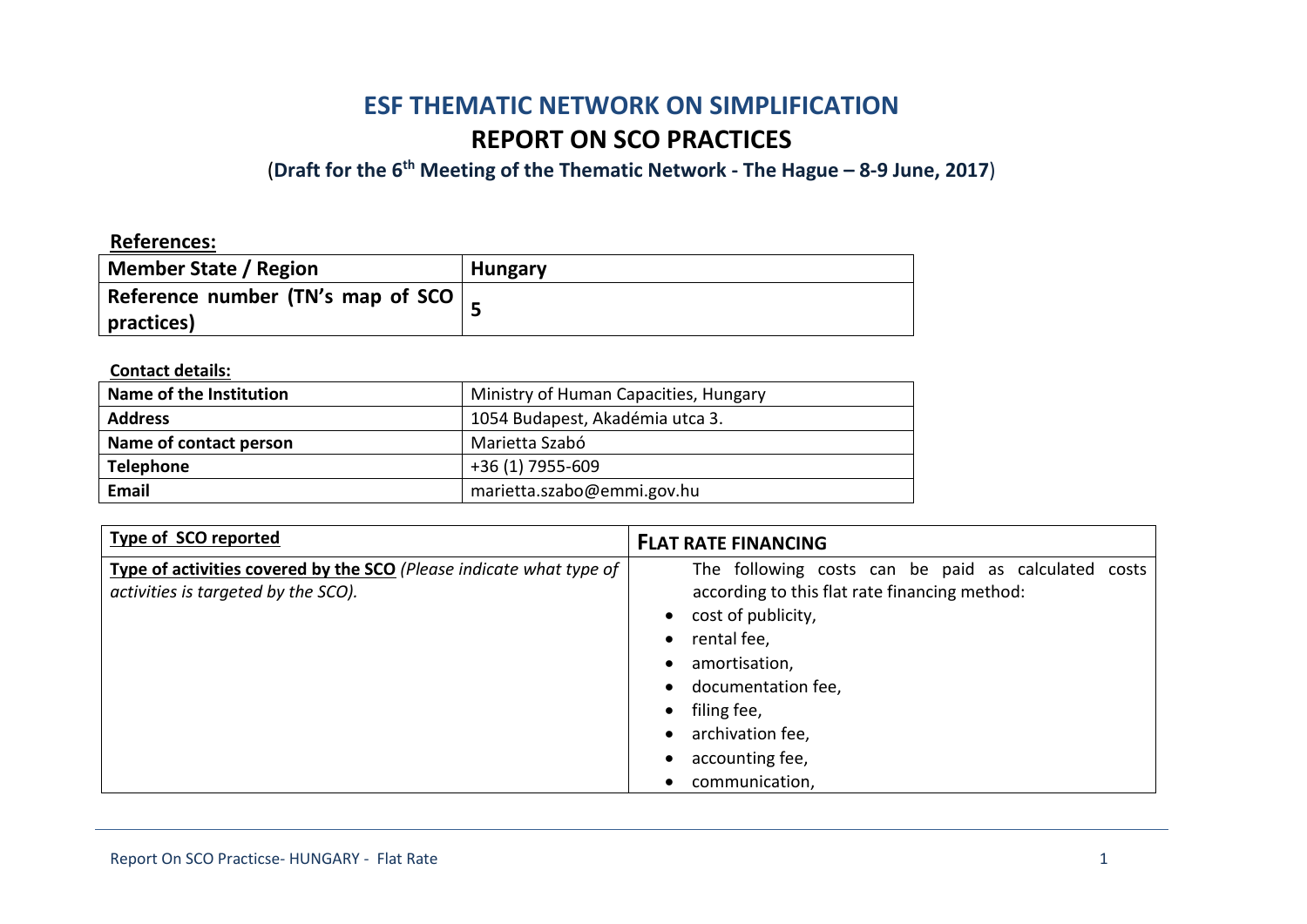#### **ESF THEMATIC NETWORK ON SIMPLIFICATION**

#### **REPORT ON SCO PRACTICES**

(**Draft for the 6th Meeting of the Thematic Network - The Hague – 8-9 June, 2017**)

| postal fee,                    |
|--------------------------------|
| banking,<br>$\bullet$          |
| utilities,                     |
| project management,            |
| project preparation,           |
| public procurement fee,        |
| audit by chartered accountant. |

## **A. PROJECT DESCRIPTION**

**A1. Description of the type of operation** *(Please describe in brief what types of operations are covered by SCO)*

The aim was to make a flat rate financing methodology which is applicable to calls any calls supported by ESF resources in our OP.

**A2. Definition of outputs/results** (*Please give a short definition of outputs and/or results)*

As typical to flat rate financing, the calculated costs are to be financed in line with other ("basis") costs. This type of financing is not output or result based.

**A3. Beneficiaries** *(please indicate the types of beneficiaries involved in the operations covered by SCO)*

The methodology can be used in all types of ESF projects within the Operational Program, there are no specific beneficiary types targeted.

**A4. Target group(s)** *(Please list target groups within projects covered by SCO)*

The methodology can be used in all types of ESF projects within the Operational Program, there are no specific target groups who could benefit more from the use of this type of SCO.

# **B. METHODOLOGY AND CALCULATION METHOD**

**B.1 Methodology** *(please indicate which methodology/ies has/have been used: Fair, equitable and verifiable method / use of existing EU schemes for similar types of operation and beneficiary / Use of existing own national schemes for similar types of operations and*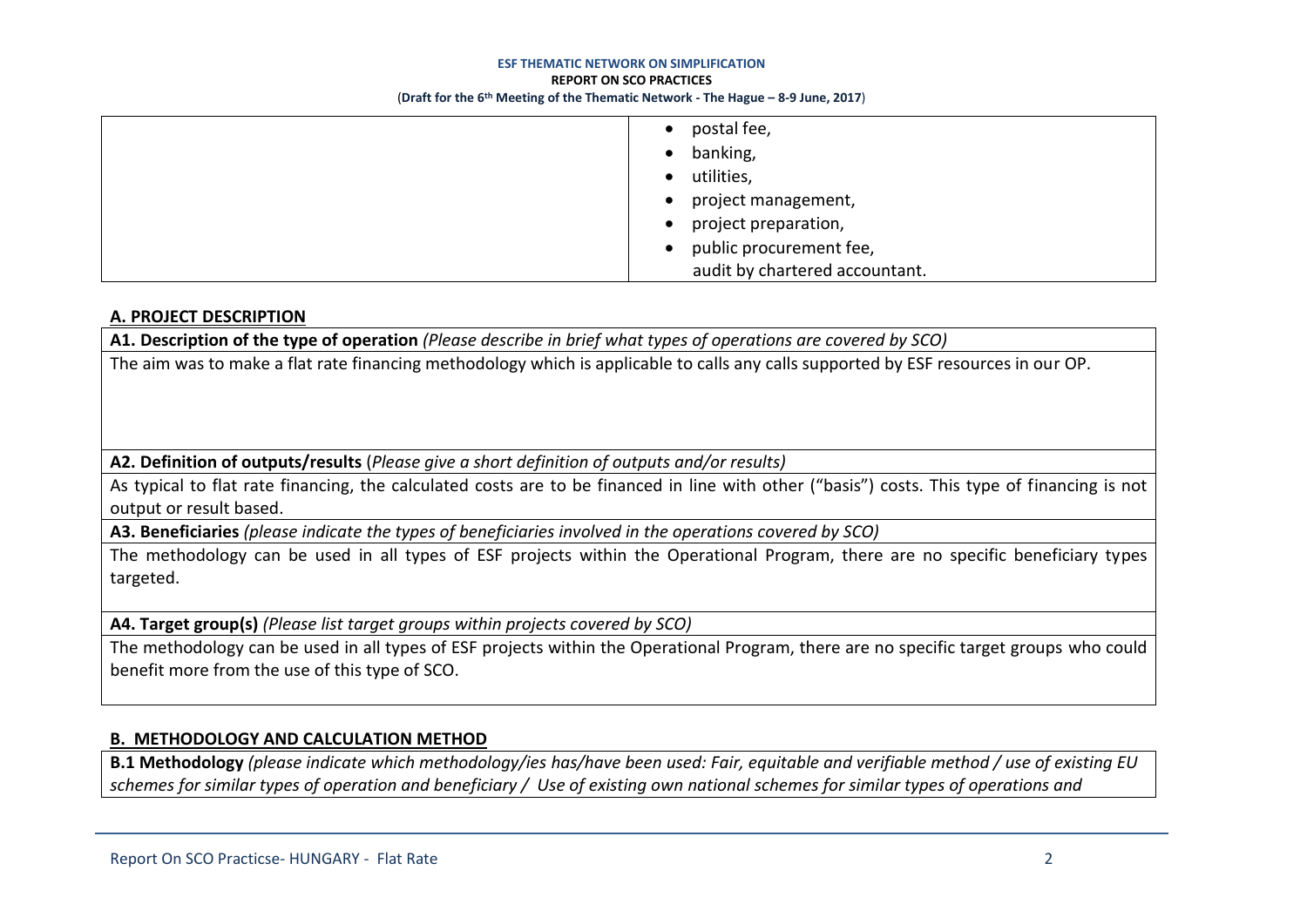*beneficiaries / use of rates and specific methods enshrined in the regulation or in a delegated act / use of a draft budget /combination of methodologies).*

*Please indicate if the concerned SCO has been covered by Art. 14(1) ESF)*

The methodology has been defined by using a fair, equitable and verifiable method according to Art. 67.(5).(a)and (i) of the CPR. Statistical data and other objective information are considered and applied in the methodology.

The methodology based simplified cost option has not been covered by a Delegated Act adopted under Art. 14(1) ESF.

**B.2 Calculation Methods** *(please describe how the calculations have been made)*

272/2014 (XI.5.) Government Decree (hereafter as Government Decree) sets percentage limits for certain costs compared to all eligible costs in the projects. These costs are considered indirect costs as they are necessary for the implementation of the projects but do not relate directly to the product, outcome or result of the project. As a result of the methodology, the aim to be achieved was that all these indirect costs with a percentage limit set to all eligible costs of the project could be paid to the Beneficiary on a flat rate basis.

In order to attain the objective, it was necessary to analyze which of the indirect costs enlisted in the Government Decree are relevant and typical in a project supported by ESF.

| <b>Type of cost</b>           | % of eligible cost set to all<br>eligible costs of the project |
|-------------------------------|----------------------------------------------------------------|
| project preparation           | 5                                                              |
| public procurement fee        | 1                                                              |
| project management            | 2,5                                                            |
| cost of publicity             | 0,5                                                            |
| audit by chartered accountant | 0,5                                                            |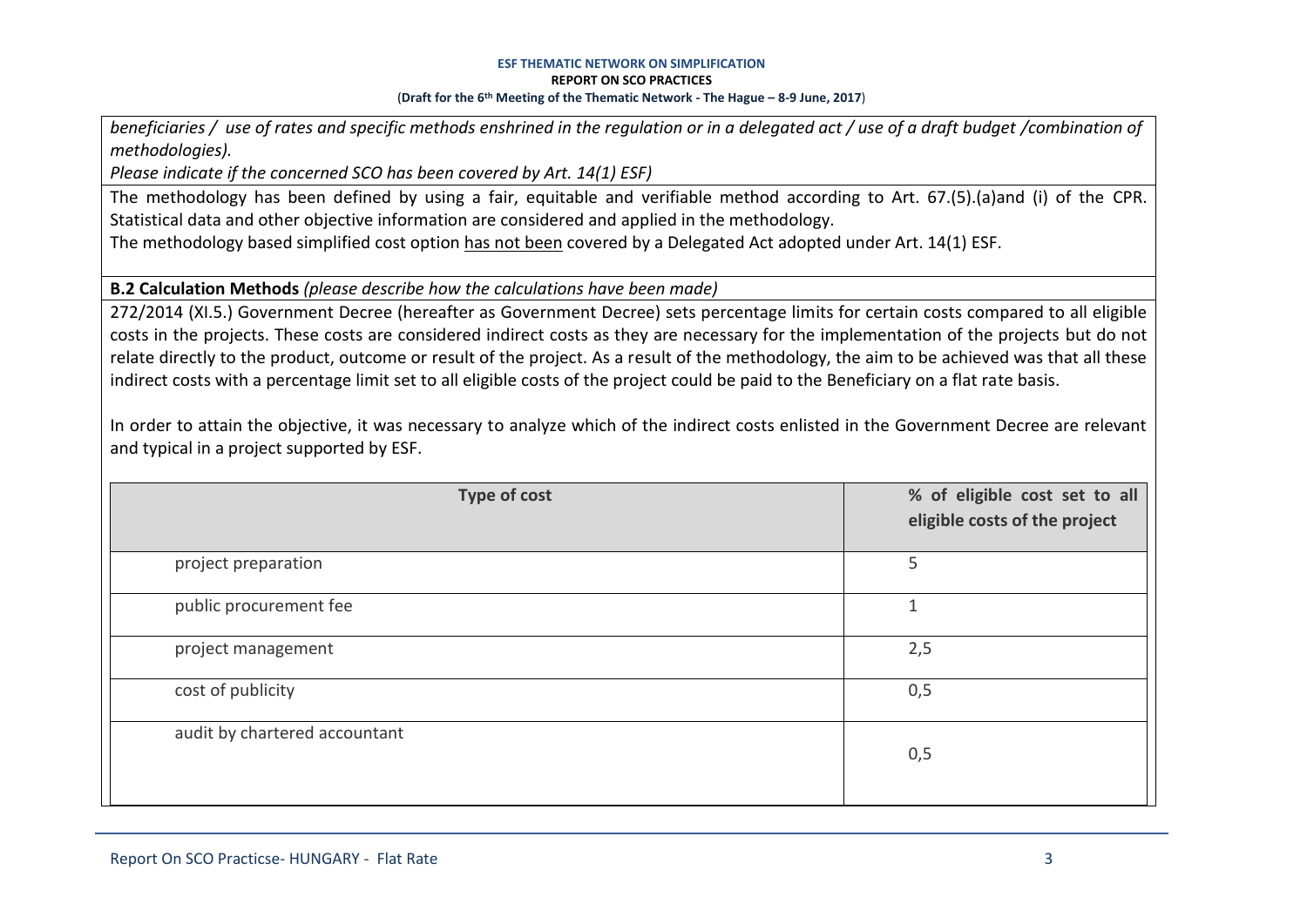| General expenses (overhead, communication, banking, postal fee, documentation fee,<br>filing fee, rental fee, amortisation) |      |
|-----------------------------------------------------------------------------------------------------------------------------|------|
| Ratio to all eligible costs (%)                                                                                             | 10,5 |
| Ratio to other costs (%)                                                                                                    | 89,5 |

Three of the above costs are eligible only in specific cases in ESF projects, while the rest are typical costs in all type of ESF calls. Of the three, if project preparation is relevant in the call, all types are beneficiaries will plan with that. There may be some calls where preparation is not necessary, thus it is not eligible. Public Procedures fee is relevant only for some types of beneficiaries, and the call is to be considered heterogeneous in this sense. Similarly audit by chartered accountant is relevant only for some of the beneficiaries because audit is compulsory and thus eligible only in projects above 150 Million HUF support.

In order to clearly identify eligible indirect costs in the given call, the following variants were established. X denotes the costs that can be considered eligible in the given call.

|                           | A | B |              | D |              | Е | G | Н |
|---------------------------|---|---|--------------|---|--------------|---|---|---|
| project<br>preparation    | X | X | $\mathsf{X}$ |   |              |   |   | X |
| public<br>procurement fee | X |   |              |   | $\mathsf{x}$ | X |   | X |
| project<br>management     | X | X | $\mathsf{x}$ | X | X            | X | X | X |
| cost of publicity         | X | X | $\mathsf{X}$ | Χ | X            | X | X | X |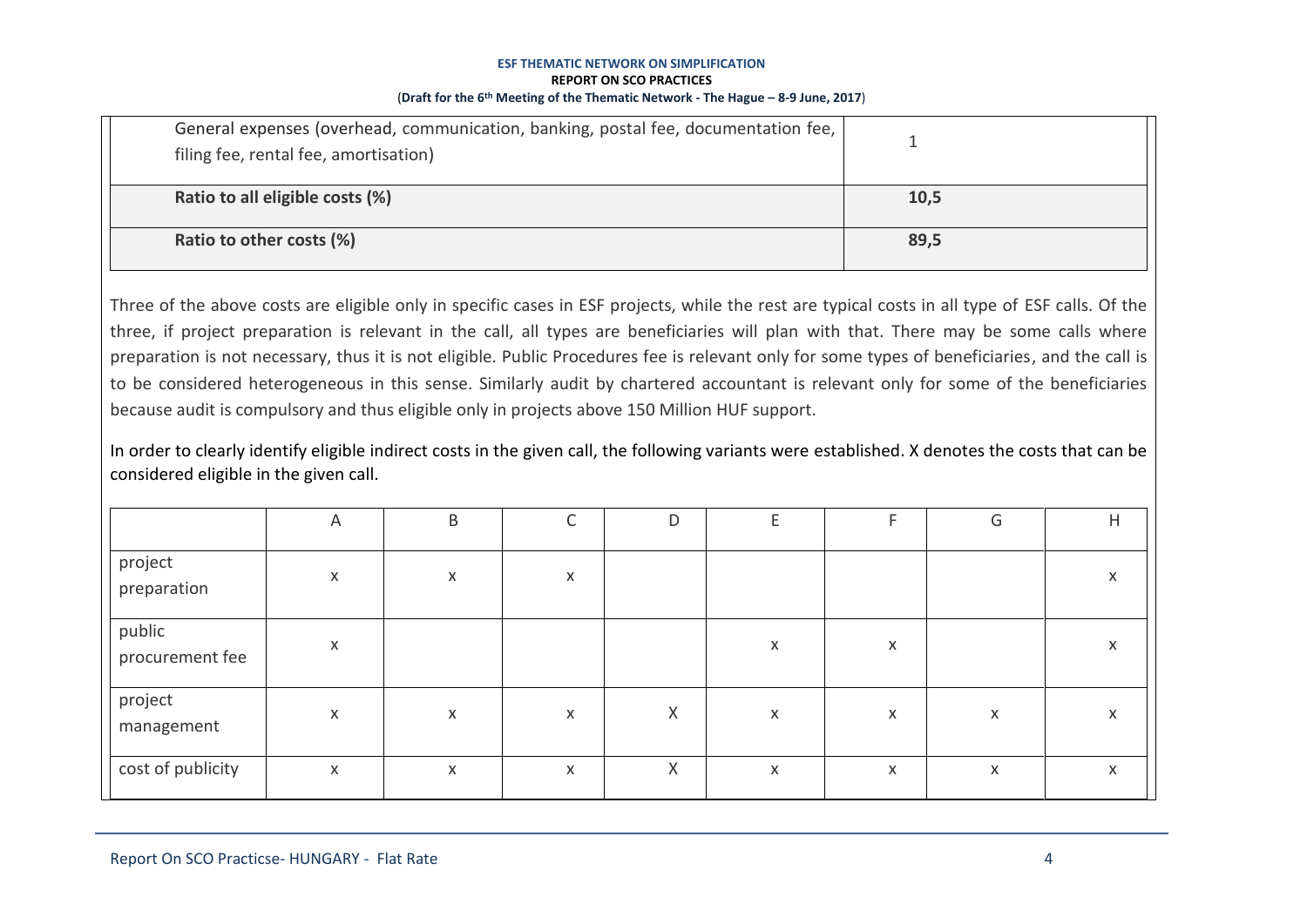| audit<br>by<br>chartered<br>accountant                                                                                                                       | $\mathsf X$           | $\mathsf X$           |             |             | $\mathsf X$ |             | $\mathsf X$ |                        |
|--------------------------------------------------------------------------------------------------------------------------------------------------------------|-----------------------|-----------------------|-------------|-------------|-------------|-------------|-------------|------------------------|
| General expenses<br>(overhead,<br>communication,<br>banking,<br>postal<br>fee,<br>documentation<br>filing<br>fee,<br>fee,<br>fee,<br>rental<br>amortization) | $\pmb{\mathsf{X}}$    | $\mathsf X$           | $\mathsf X$ | $\mathsf X$ | $\mathsf X$ | $\mathsf X$ | $\mathsf X$ | $\mathsf X$            |
| all<br>Ratio<br>to<br>eligible costs (%)                                                                                                                     | 10,5                  | 9,5                   | 9           | 4           | 5,5         | 5           | 4,5         | 10                     |
| other<br>Ratio to<br>costs (%)                                                                                                                               | 89,5                  | 90,5                  | 91          | 96          | 94,5        | 95          | 95,5        | 90                     |
| <b>Flat rate</b><br>Calculated<br>costs<br>to other costs                                                                                                    | 11,731843<br>$\aleph$ | 10,497237<br>$\aleph$ | 9,890109%   | 4,166666%   | 5,820105%   | 5,263157%   | 4,712041%   | 11,1111111<br>$\aleph$ |
| When the MA prepares the call, they have to decide which variant is applicable. If public procurement fee and audit by chartered                             |                       |                       |             |             |             |             |             |                        |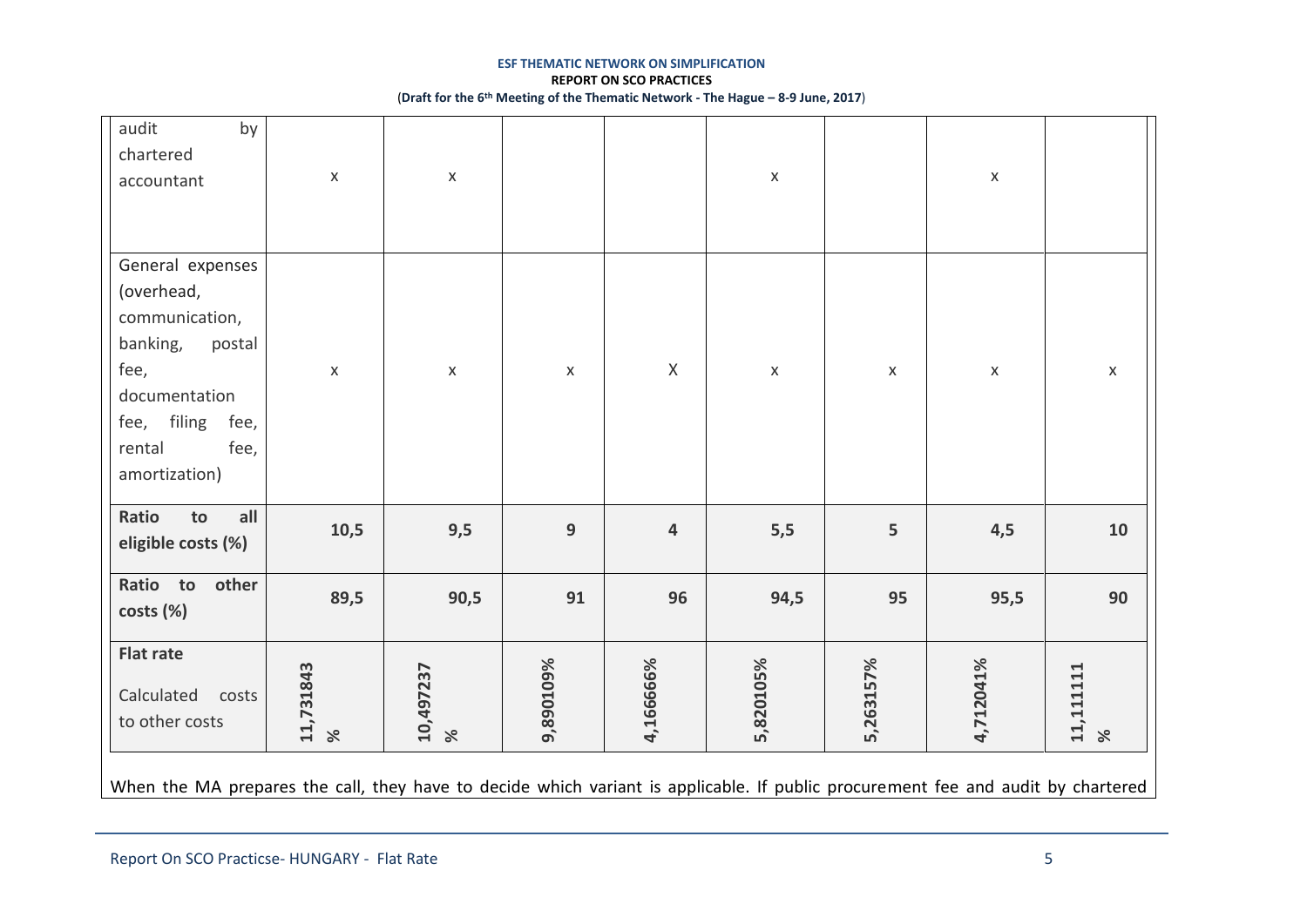accountant fee would be eligible only for some of the beneficiaries, the MA has to choose a variant in which these costs are not financed in flat rate but in real costs.

In the methodology real data of projects from the 2007-2013 programming period were also examined. The team selected 51 calls (1138 projects).

The selection criteria were the following:

- the calls contain similar development goals than those of the 2014-2020 programming period.
- the absorption of the call is above 95%,
- the projects are not involved in irregularity.

The examination of these projects strengthened that the above flat rate measures are realistic. The team also examined the impact of public procurement on indirect costs. According to the calculation indirect costs that were publicly procured were not significantly or at all higher than other costs.

**B.3 Data source** *(please indicate the type of data used and the data source)*

A combination of data has been used:

- historical data from similar projects in programming period 2007 2013;
- objective data: the limitation set in Government Decree on indirect costs

# **C. IMPLEMENTATION OF SCO** (*Please describe in brief what implementation rules and conditions have been set out).*

The following rules were set:

1: Calculated costs are considered as 'paid' in due proportion to other ('direct') costs: if 45 % of the other costs are paid by the beneficiary, 45 % of the calculated costs are paid as well.

2: Any reduction of other costs (i.e. following a financial correction) will affect proportionally the amount accepted by the flat rate financing.

3: No redeployment is permitted between calculated and other cost categories during the implementation of the project.

4: If the project is implemented in a consortium, the flat rate is to be kept on project level.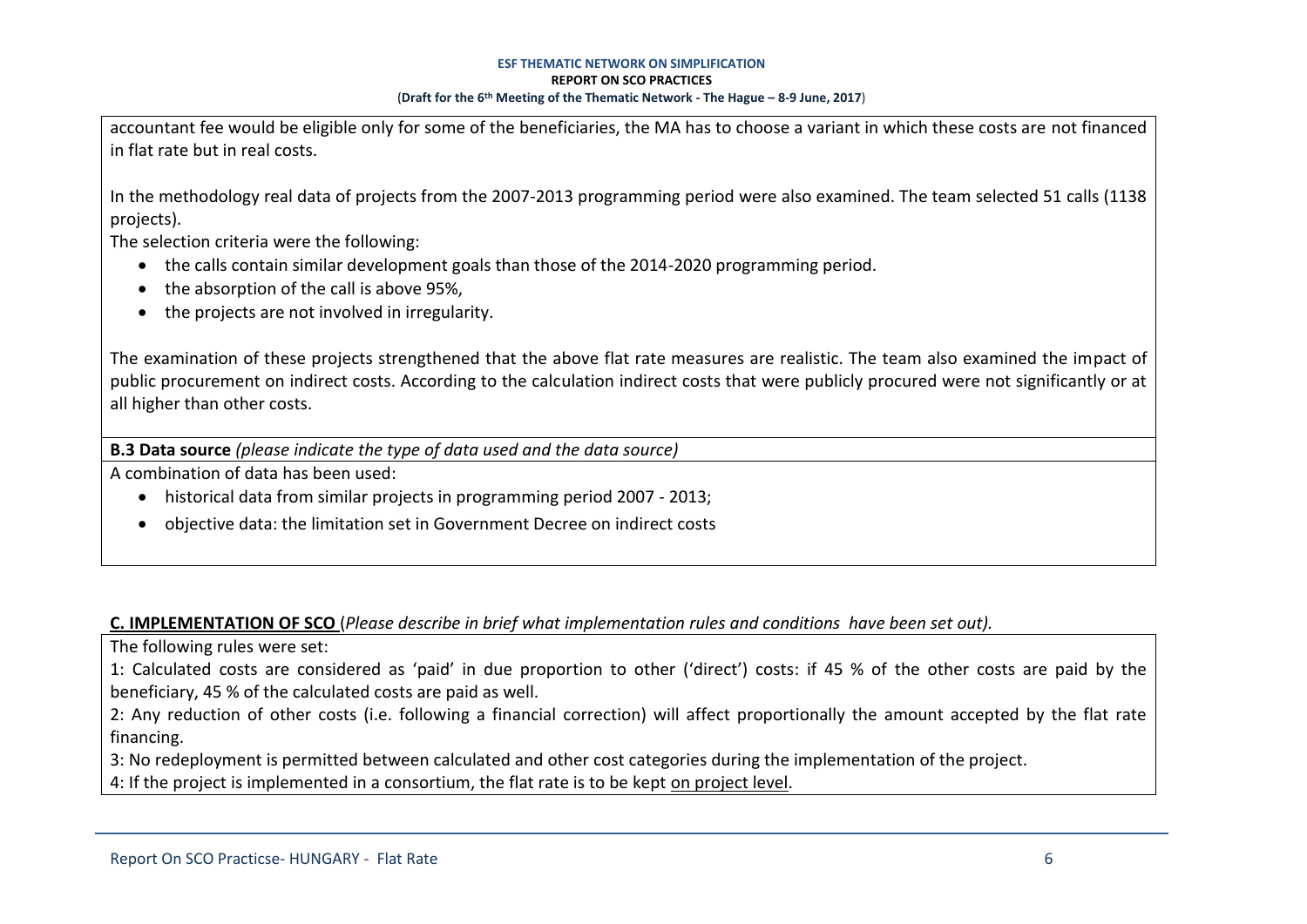Practically it means the following (example):

In EFOP-1.5.2, the following cost categories were included in the calculated costs:

- project preparation

- project management

- cost of publicity

- general expenses (overhead, communication, banking, postal fee, documentation fee, filing fee, rental fee, amortisation)

The ratio of these costs to other costs, ie. the percentage flat rate is 9.890109% (VARIANT C).

The total budget of a consortium is HUF 109,890,109. The total cost based on real costs is HUF 100,000,000. At the consortium level HUF

9,890,109 can be paid in flat rate financing.

The two partners in the consortium planned the budget as follows:

The Head of the Consortium planned the following costs that will be paid in falt rate:

Project preparation: HUF 3,700,000;

Cost of publicity: HUF 190.109

The Consortium Partner has calculated the following costs on a flat rate basis:

Project management: HUF 5,000,000;

General expenses: HUF 1.000.000

The flat rate percentage per partner is shown in the table below:

|                                            | Real costs:               | Costs based on<br>flat rate<br>financing: | Total:                    | Flat rate<br>percentage: |  |
|--------------------------------------------|---------------------------|-------------------------------------------|---------------------------|--------------------------|--|
| Head<br><sub>of</sub><br>the<br>Consortium | 68.000.000 HUF            | 3.890.109 HUF                             | 71.890.109 HUF            | 5,720748%                |  |
| <b>Consortium Partner</b>                  | 32.000.000 HUF            | 6.000.000 HUF                             | 38.000.000 HUF            | 18,750000%               |  |
| Total:                                     | 100.000.000<br><b>HUF</b> | 9.890.109 HUF                             | 109.890.109<br><b>HUF</b> | 9,890109%                |  |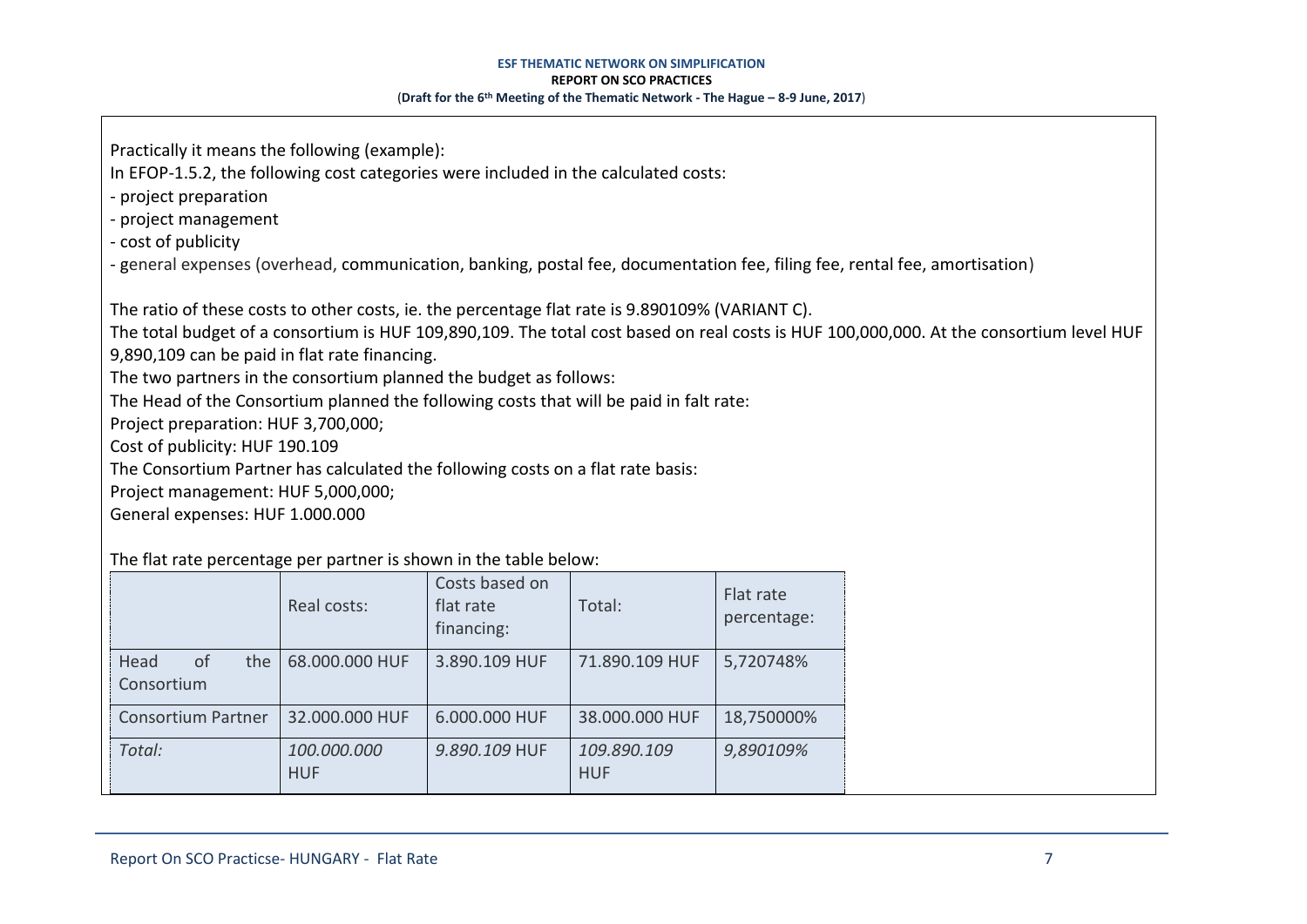**D. AUDIT TRAIL** *(Please provide a brief description of the audit trail for the concerned SCO, including documents, key contents/conditions and procedures).*

Calculated costs are to be paid in line with other ('direct') costs. No documents are needed for justification of calculated costs.

## **E. ASSESSMENT BY THE AUDIT AUTHORITY(IES) INCLUDING EVENTUAL EX ANTE ASSESSMENT** *(If relevant, please explain how the audit*

*authority has been involved in preparation and assessment of the SCO).* 

The National Coordination Authority and the Directorate-General for European Funds in Hungary (national audit authority) made ex-ante assessment. Both bodies accepted the methodology, the calculation method and the results.

**F. IMPACT OR ADDED VALUE FOR THE MA, BENEFICIARIES AND OTHER STAKEHOLDERS** *(Please explain how you have perceived impact/added value of the SCO for the MA, beneficiaries and other stakeholders).* 

- The MA started to apply the methodology 5 months ago, so it is too early to make an impact assessment. What the MA expects is that the verification process will be simpler.

**G. SPECIFIC ISSUES FACED WITHIN CALCULATION AND IMPLEMENTATION OF THE SCO** *(Please indicate any issues/problems/challenges you have experienced when setting out or implementing the SCO, i.e. high workload, state aid, public procurement, national legislation, revenues etc.)*

The guidance for applicants, beneficiaries and MA colleagues must be detailed, and illustrated with examples.